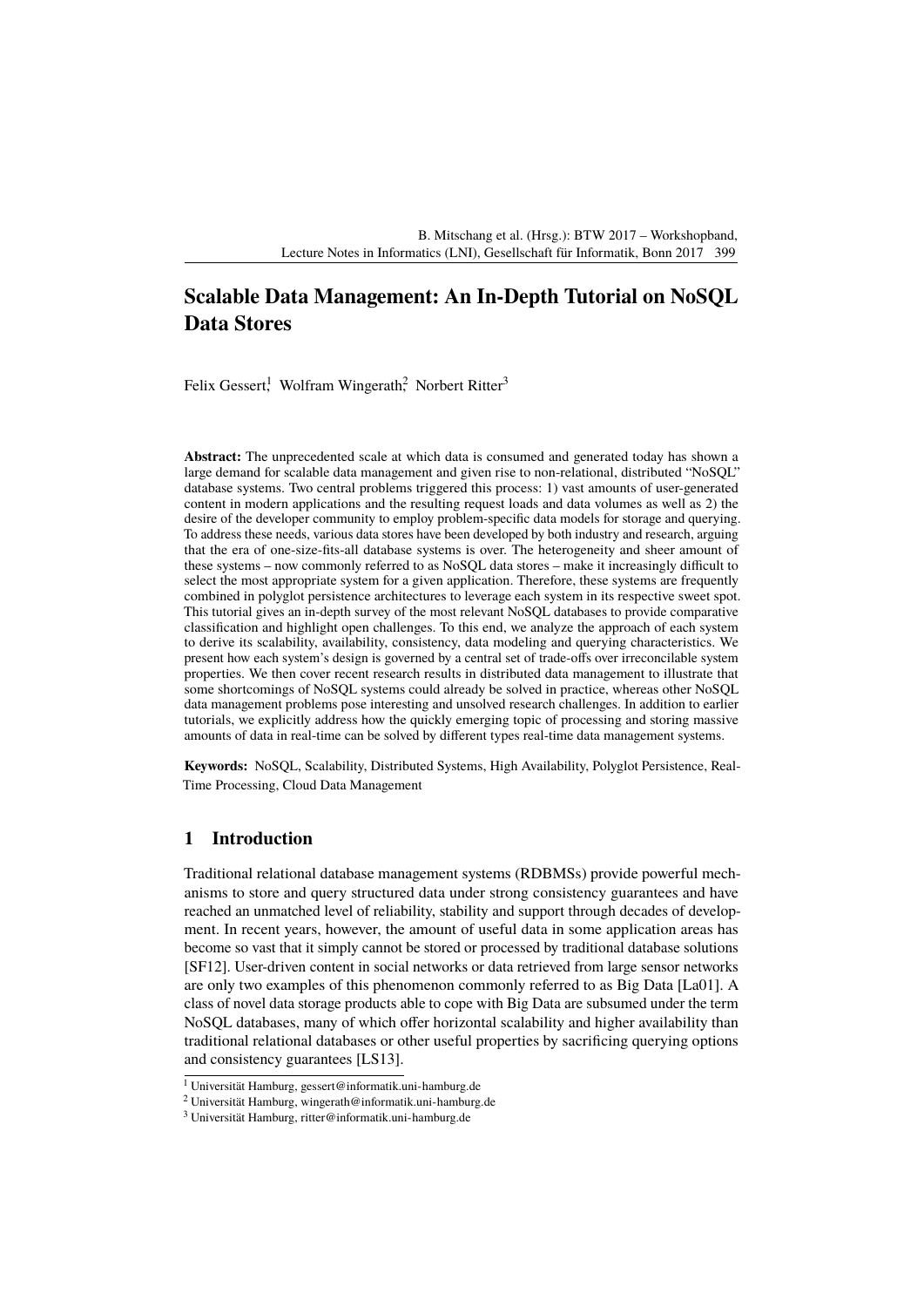There are dozens of NoSQL database systems, and it is very hard to keep an overview over what these systems provide, where they fail and where they differ. Beyond a mere presentation of prominent NoSQL representatives and their respective features, this tutorial intends to give an overview over the requirements typically posed to NoSQL database systems, the techniques used to fulfill these requirements and the trade-offs that have to be made in the process.

The main problem NoSQL database systems seek to solve is providing storage and query capabilities for specific problem domains. This encompasses specialization in *data models*, *query languages*, *consistency*, *scalability* and *availability* properties, *transactional guarantees*, *schema management*, *low latency*, *analytical* and *real-time processing* as well as *durability*, *reliability* and *elasticity*. While the foundational techniques are often similar  $(e.g.,$  asynchronous master-slave replication), the resulting systems exhibit very different behavior in both functional and non-functional aspects. Since very different requirements are often found in different parts of the same application, a recent trend is the consolidation of different database systems within a single application (*polyglot persistence*).

Our tutorial discusses the characteristics of NoSQL databases and introduces approaches proposed to address their challenges. To this end, we provide a classification scheme that helps to choose candidate systems for applications based on a set of data management criteria.

Furthermore, we highlight open problems that provide opportunities for contributing to the emerging area of scalable data management and polyglot persistence.

# **2 Tutorial Outline**

Our tutorial is divided into fours parts and structured as follows.

As background, we recall the basics of distributed data management, in particular partitioning, replication, eventual consistency and the different NoSQL data models. We also present the most important impossibility results for distributed databases, e.g. the widely used CAP theorem.

The core survey of NoSQL databases covers the discussion and classification of the different systems. Each system is described in depth and relations to current research are given. We include open-source and commercial NoSQL systems, research systems as well as cloud-based database-as-a-service systems. We classify each system according to functional and non-functional properties.

The third part discusses the new challenge of real-time data management. To this end, different database systems and real-time processing frameworks are analyzed with respect to their capabilities in storing, querying and analyzing data in real-time.

The final part reviews the integration of the discussed systems in polyglot persistence environments, in particular challenges and potential benefits. A short summary of open challenges concludes the tutorial.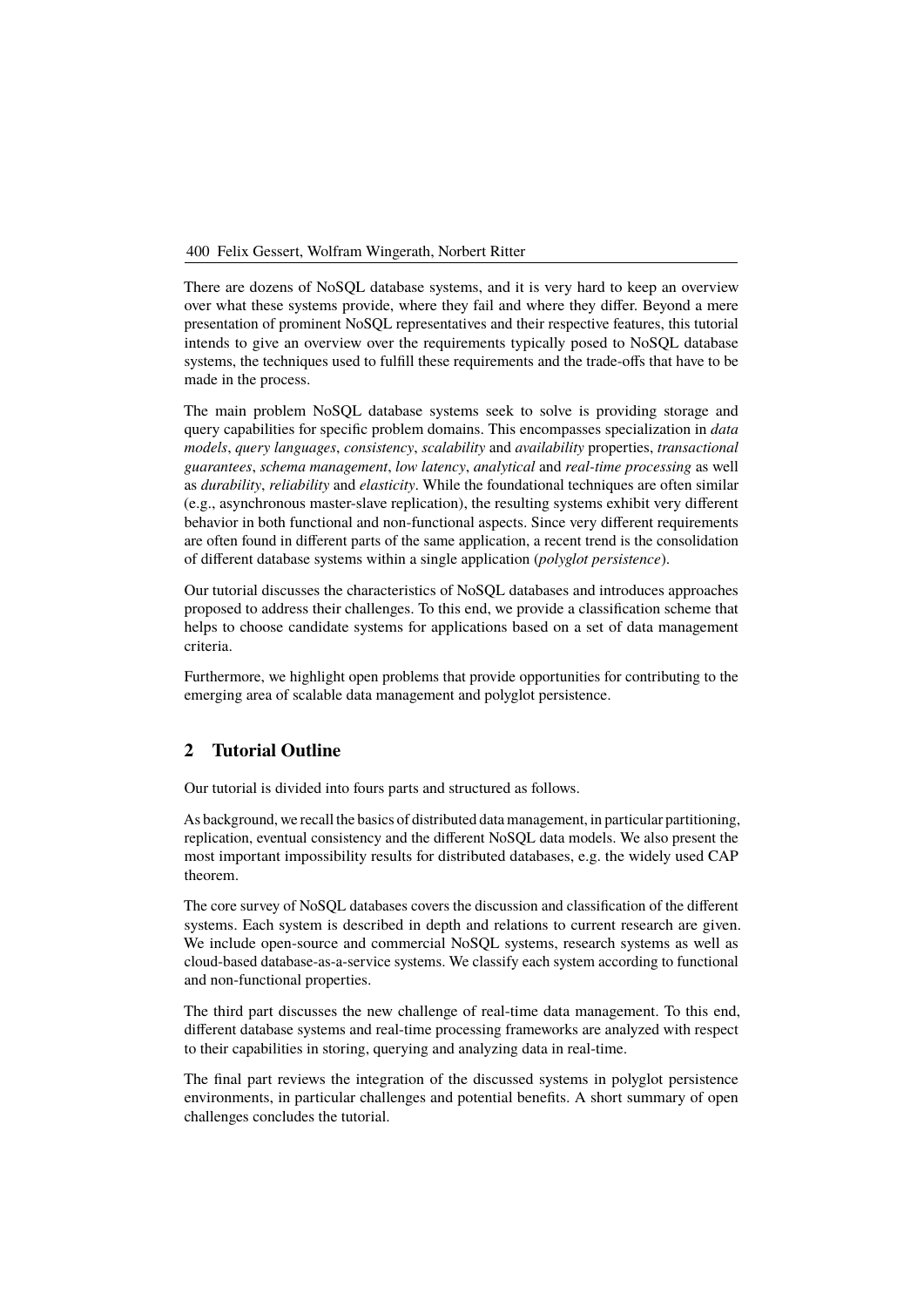### **3 Intended Audience**

We expect the tutorial to appeal to a large portion of the BTW community:

- Students who are looking for novel research topics and orientation
- Experienced researchers in the fields of database systems, cloud computing and distributed systems interested in open challenges and a comparative overview of the NoSQL landscape
- Industry practitioners tackling data management problems who are looking for a survey and classification of existing systems and their respective sweet spots

The tutorial is aimed at balancing practical aspects (e.g., APIs and deployments models) and research approaches (e.g., novel architectures and transaction protocols).

# **4 Relationship to Prior Tutorials**

This tutorial is an extended version of our tutorial from BTW 2015 [\[GR15\]](#page-3-3) and ICDE 2016 [\[GR16\]](#page-3-4). In addition to updates that reflect progress made in both research and practice, we included the topic of real-time data management to account for the quickly emerging trend of serving data for interactive applications.

# **5 Presenters**

**Felix Gessert** is a Ph.D. student at the databases and information systems group at the University of Hamburg. His main research fields are scalable database systems, transactions and web technologies for cloud data management. His thesis addresses caching and transaction processing for low latency mobile and web applications. He is also founder and CEO of the startup Baqend that implements these research results in a cloud-based backend-as-a-service platform. Since their product is based on a polyglot, NoSQL-centric storage model, he is very interested in both the research and practical challenges of leveraging and improving these systems. He is frequently giving talks on different NoSQL topics.

**Wolfram Wingerath** is a Ph.D. student under supervision of Norbert Ritter teaching and researching at the University of Hamburg. He was co-organiser of the BTW2015 conference and has held workshop and conference talks on his published work on several occasions. Wolfram is part of the databases and information systems group and his research interests evolve around scalable NoSQL database systems, cloud computing and Big Data analytics, but he also has a background in data quality and duplicate detection. His current work is related to real-time stream processing and explores the possibilities of providing alwaysup-to-date materialized views and continuous queries on top of existing non-streaming DBMSs.